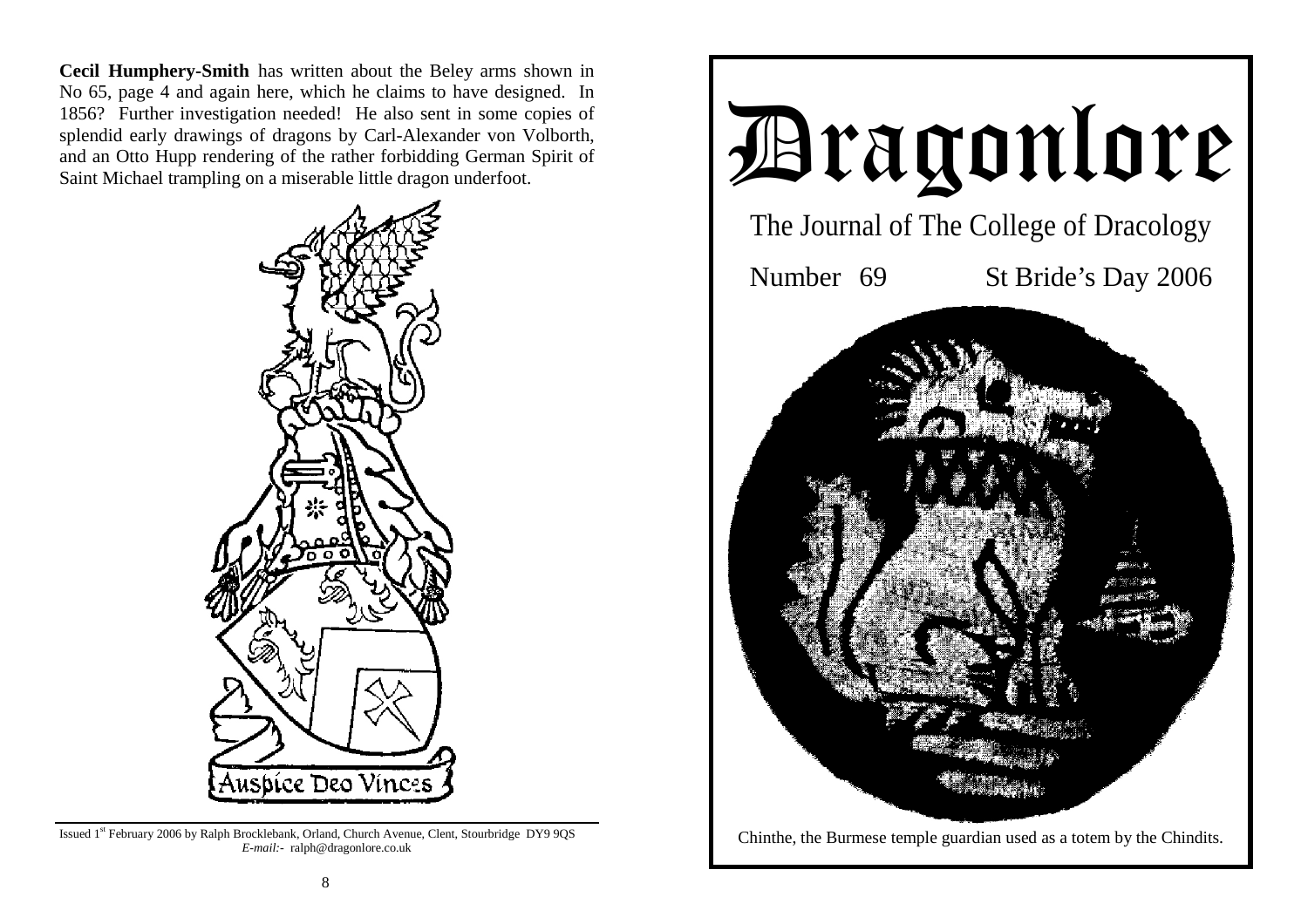

### **The College of Dracology for the Study of Fabulous Beasts**

*We sadly record the death of John Dent of Norwich, one of the founders of the Norfolk Heraldry Society, who wrote lovingly about heraldic monsters in their Journal, the* Norfolk Standard, *and was very proud of his Wyvern crest (see No 28).* 



The picture on the cover shows the shoulder badge of the special raiding force known as The Chindits, that operated in the Burmese theatre during the second World War. They were formed by Orde Wingate in 1942, and were officially the  $77<sup>th</sup>$  Indian Brigade, but were so successful that they were expanded to become the  $3<sup>rd</sup>$  Indian Division, made up of six brigades. The badge shows the Burmese dragon called "Chinthe" which stood at the entrance of every Burmese temple or pagoda, and one of these is also seen on the badge. (Information from *Allied Special Forces Insignia 1939-1948,* by Peter Taylor, Barnsley, 2000.)

In our A to Z (*in No 3*) we said that Chinthe was probably not a dragon or fabulous beast, but a lion stylised in the Burmese fashion, though it has since undoubtedly acquired fabulous status. Mediaeval heraldic lions are also stylised in their own fashion, and so for that matter are Chinese ceremonial lions, neither of which are taken to be fabulous beasts, just "strangely drawn lions," though I think we must allow the Chinthe to retain its mythological standing.

. . . . . . . . . . . . . . . . . . . . . . . . . . . . . . . . . . . . . . . . . . . . . . . . . . . . . . . . . . . . . . . . . . . . .

St Bride is the English attempt to spell the pronunciation of the name of the Irish saint Brighid, also spelt Brigid, Bridget, Bridie, or Biddy, who was an historical character who lived from 453 to 525 AD, founding the monasteries at Kildare, and is not to be confused with the Swedish Saint Birgitta, Brigitte or Bridget who was much later, 1303-1373. The name Brighid was that of an early Celtic fire-goddess, meaning "the high one," and is also given to a legendary figure, St Bride of the Isles, said to be from Iona, who is alleged to have travelled miraculously to the Holy Land to suckle the Infant Jesus, and was given Mary's blue mantle, studded with stars, as a reward. St Bride's Day falls on the first day of February, and I remember that when I first went to Sunfield they had a play with music for all the children to take part in to celebrate this festival, with the song:-

"Saint Bride of the Isles who wanders far,

with a Dove, a Thrush and a Golden Star…"

This was written in 1931 by Michael Wilson, soon after Sunfield was founded, but seems to have fallen out of use, probably because Sunfield now copes with an

that the dragon shown on the cover of the book (*seen here*) is certainly not a Chinese specimen.



**Roger Barnes** has sent some more issues of *The New Zealand Armorist* with his drawings of the Male Griffin, the Salamander and other delights. Those who already have his highly-recommended *Monsters of Heraldry* will recognize these old friends. We saw his Male Griffin in No 31, so here is his Salamander, as in the crest of the Earl of Douglas (*On a chapeau Gules, turned up Ermine, a salamander Vert, armed Gules, langued Azure, in flames of fire Proper*):-

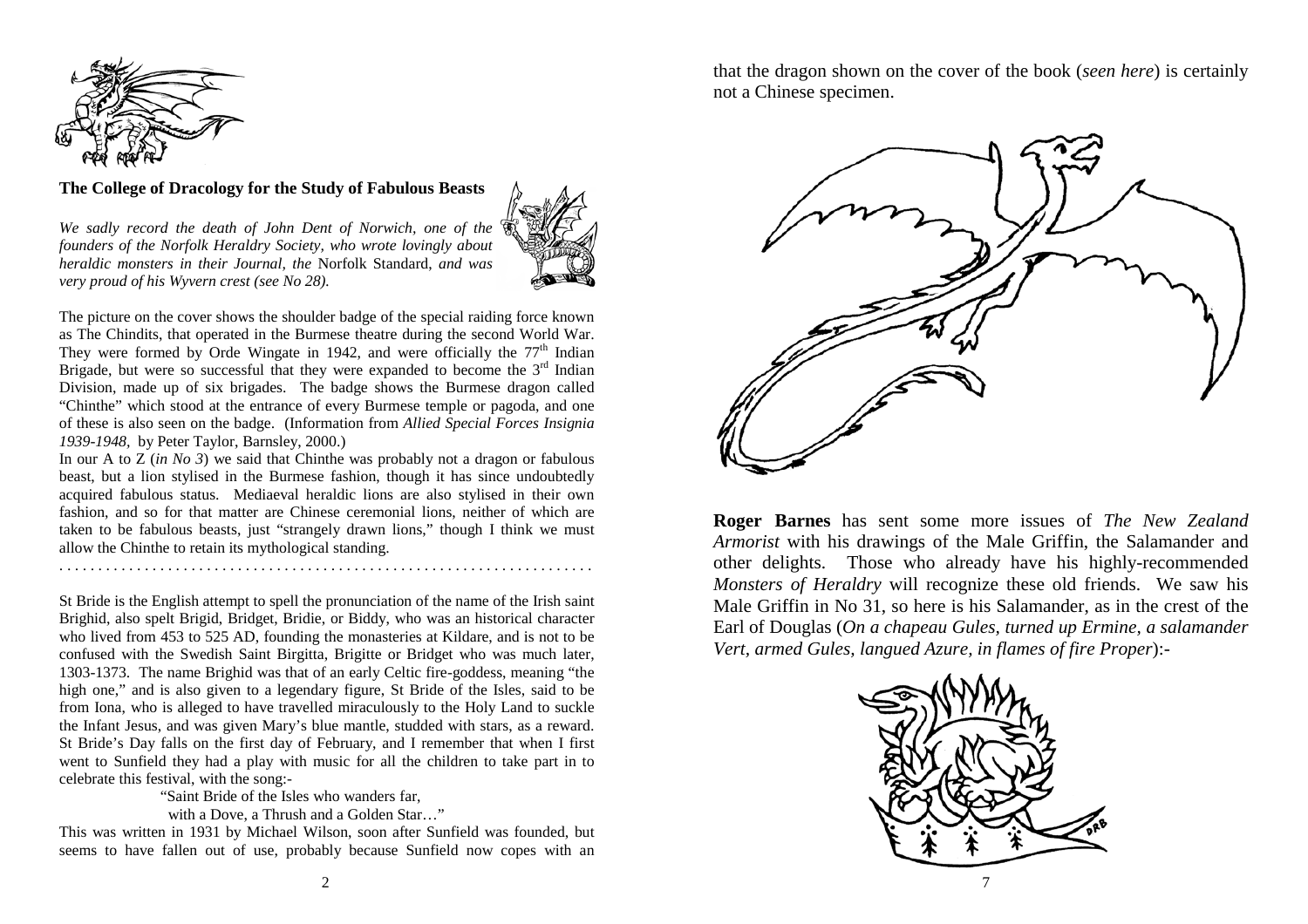### **Dragons inspired Gareth's first book**

This is the headline for an article that appeared in the *Stourbridge News* on 19 January 2006, and tells the story of a local man, Gareth Woodberry, who wrote a book called "Gakeva Gluntok's New School" for his two daughters, and which has now achieved a remarkably wide success. Gakeva is evidently some kind of dragon, or Zeelonian, as he says they prefer to be called, and the book is intended to be the first in a series called The Bragooda Chronicles. It is published online, and is not therefore available from the usual sources. My friendly local bookseller says that there is currently a complete glut of dragon-based children's books, and he cannot possibly stock them all, and this one he cannot even order for me. Perhaps it's just as well! I had just received notice of "Dragonfire," a first novel by Anne Forbes (Edinburgh, 2006), said to be a "fast-paced comic adventure, full of magic, mayhem, mystery…and a dragon" but now that my grandchildren have grown out of that sort of thing, it will have to wait for my greatgrandchildren to grow up.

# **FROM THE POSTBAG**

**Drusilla Armitage** and **Una Lewers** have each sent in a clipping about a new book, "Temeraire" by Naomi Novik. Here is what the blurb says:-

"The ingenuity of Novik's first novel is astonishing: when Captain Laurence captures a French ship during the Napoleonic Wars, he discovers that it is carrying a prized gift to Napoleon from the Chinese Emperor – a dragon's egg. The egg hatches on board Laurence's ship and he finds himself permanently responsible for the dragonet who is given the name Temeraire. Without straining the historical context, the novel imagines squadrons of trained French and British dragons fighting in the air above Europe as a fantastic air force. Genuine military excitement is cleverly combined with a moving tenderness between Laurence and the young dragon. Laurence and Temeraire have a long career ahead of them in Novik's future novels."

Hornblower meets Eragon, it seems! To niggle, one could point out

entirely different type of child, older and much more challenging.

 Having dealt comprehensively with Somerset Dragons, Brian Wright has turned his attention to the historical and legendary figures of St Bride, and we look forward to seeing his definitive book on the subject. In the mean time, he has sent us this little story of St Bride and the Dragon that he came across during his researches.

## **The Dragon Who Knew of Saint Brigid**

There is a curious story concerning Saint Brendon, known as 'The Navigator' (c. 486 – 575 AD) who was a contemporary of Saint Brigid and, according to tradition, was a great friend to her and composed a hymn in her honour. It is found in early Irish writings and is a rare example of a dragon calling on a saint for help.

One day Brendon came to visit Brigid and told her of a strange encounter with some sea dragons during one of his voyages and asked her what might be the meaning of it. Brendon was standing on a lofty crag and saw below him two sea dragons trying to drown each other, when suddenly one of the monsters cried out to the other in a human voice, "I beseech you in the name of Saint Brigid to let me be." On hearing this, the other dragon at once withdrew to the depths of the sea. What puzzled Brendon was why the dragon had referred to Saint Brigid despite the fact that he himself was present. Brigid than said that each of them should make a statement of belief that might provide an answer to this puzzle.

Brendon said, "I declare I have never crossed seven waves without turning my mind to God on the seventh." Then it was Brigid's turn: "I confess that since I first fixed my mind on God, I have never taken it off, and never will till doomsday." Brigid then explained that because Brendon was constantly exposing himself to danger during his voyages, it was natural that he had to concentrate on his own safety, and it was not because he forgot God that he thought of him only at every seventh wave. So Brigid, kindly and modestly, had to explain that the dragon had called on her as it felt that she was the holier of the two!